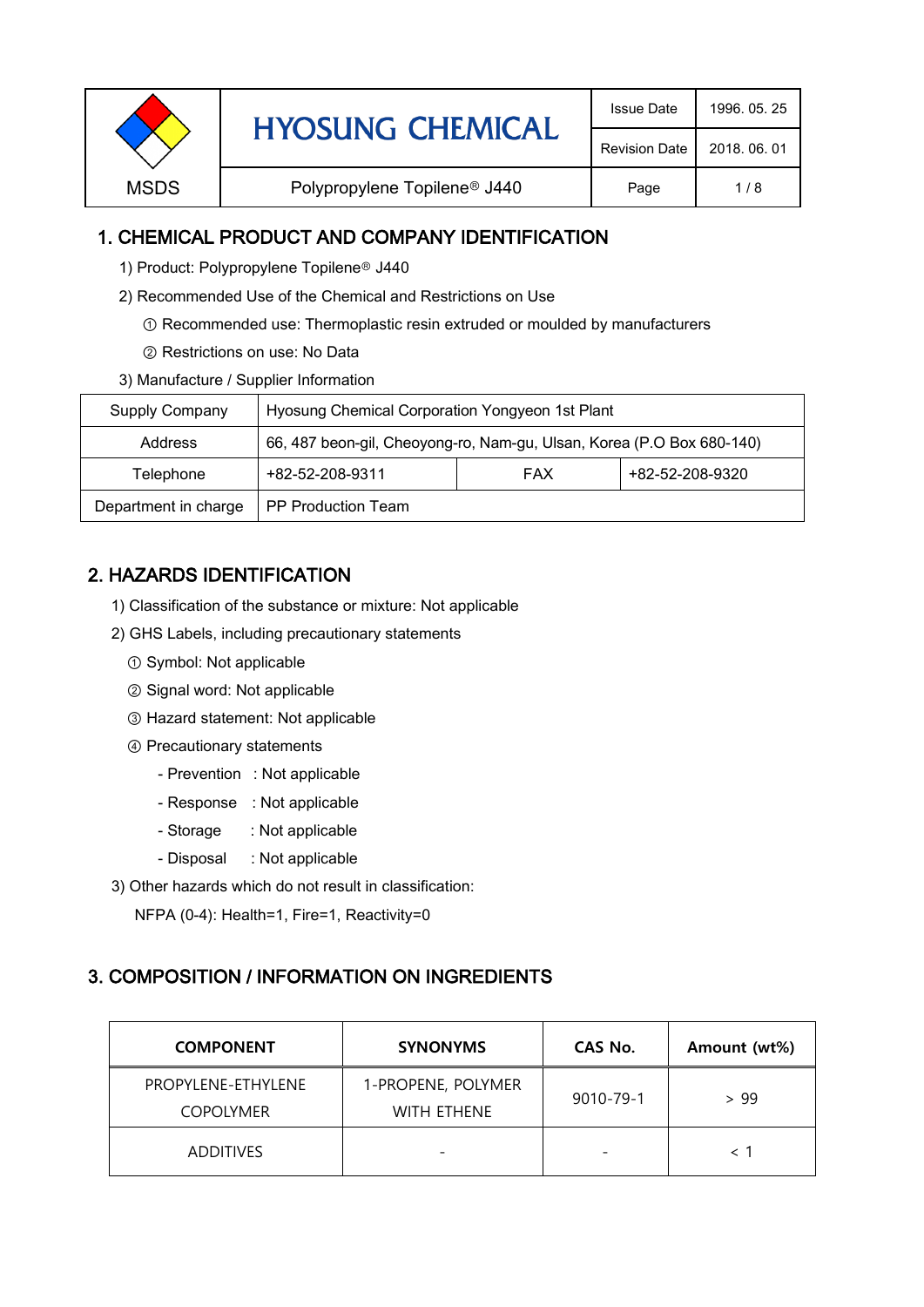|             | <b>HYOSUNG CHEMICAL</b>                  | <b>Issue Date</b> | 1996, 05, 25 |
|-------------|------------------------------------------|-------------------|--------------|
|             | <b>Revision Date</b>                     | 2018, 06, 01      |              |
| <b>MSDS</b> | Polypropylene Topilene <sup>®</sup> J440 | Page              | 2/8          |

# 4. FIRST AID PROCEDURES

- 1) Eye Contact
	- · In case of contact with substance, rinse your eyes immediately with running water for at least 20 minutes.
	- · Take medical action.
- 2) Skin Contact
	- · In case of contact with substance, rinse your skin immediately with running water for at least 20 minutes.
	- · Remove contaminated cloths including shoes immediately.
	- · Take medical action.
- 3) Inhalation
	- · Take medical action.
	- · Move into fresh air.
	- · If short of breathing, provide oxygen supply system.
- 4) Ingestion
	- · Do not put anything into the mouth of an unconscious person.
	- · Take medical action.
- 5) First-Aid Treatment and Information on Medical Doctors
	- · Let a medical provider know about the substance and take appropriate protection.

# 5. FIRE FIGHTING MEASURES

- 1) Suitable (Unsuitable) Extinguishing Media
	- · Extinguishing media: Water, Carbon dioxide, Extinguishing powder, Firefighting foam
	- · Unsuitable Extinguishing media: No data
	- · Large fire: Firefighting, Water spray
- 2) Specific Hazards from Chemical Material
	- · Toxicant from combustion: Pyrolysis or combustion cause irritative gases or carbon dioxides.
- 3) Fire Fighting Procedures and Equipment
	- · If it can be done without risk, move container from fire area.
	- · If it will be leak, do not spray high-pressure water stream.
	- · Dike for later processing.
	- · Use extinguishing agents appropriate for surrounding fire.
	- · Avoid inhalation of materials and combustion products.
	- · Up the wind and avoid low area.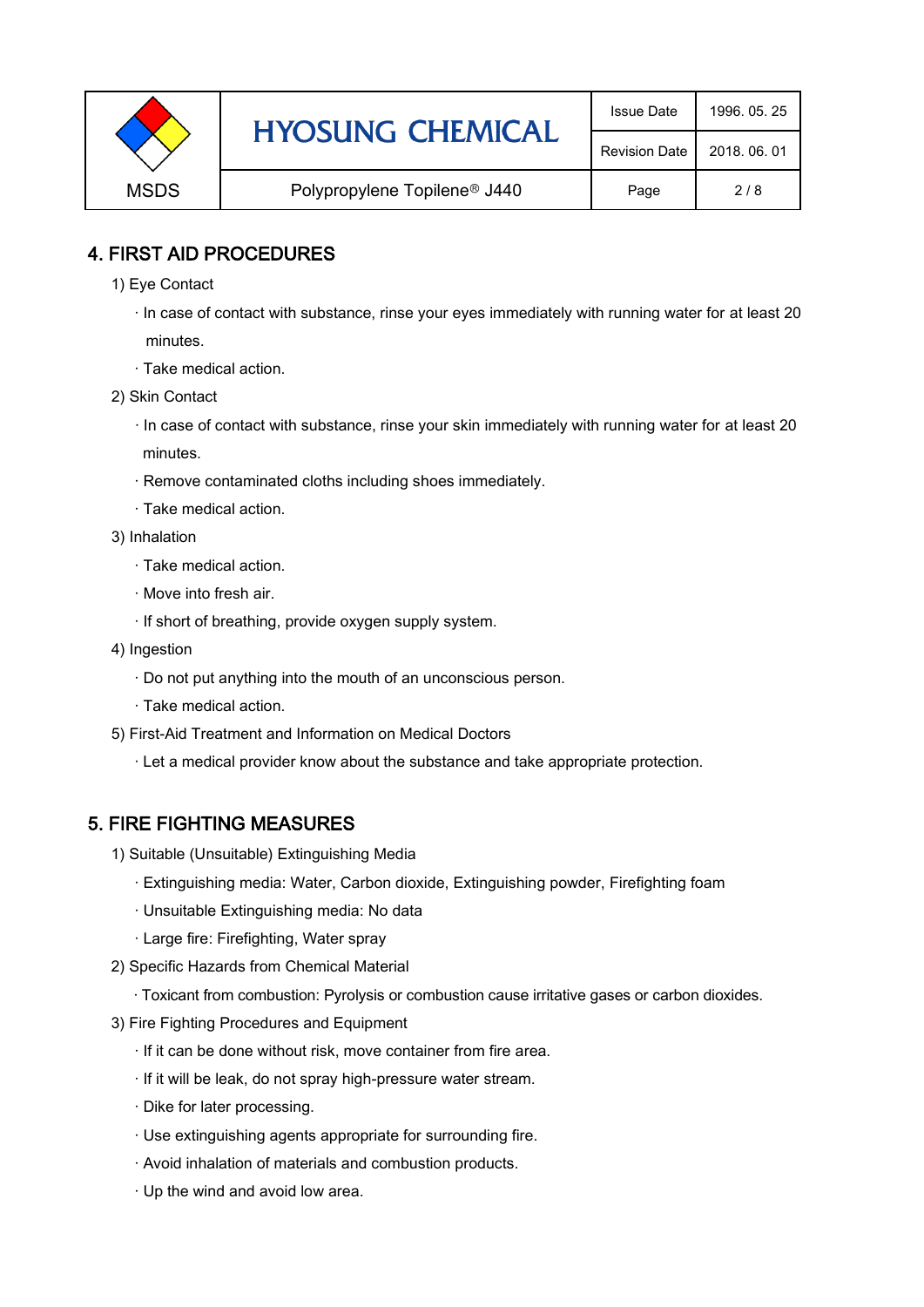|                                                         | <b>HYOSUNG CHEMICAL</b> | <b>Issue Date</b> | 1996, 05, 25 |
|---------------------------------------------------------|-------------------------|-------------------|--------------|
|                                                         | <b>Revision Date</b>    | 2018, 06, 01      |              |
| <b>MSDS</b><br>Polypropylene Topilene <sup>®</sup> J440 |                         | Page              | 3/8          |

# 6. ACCIDENTAL RELEASE MEASURES

- 1) Personal Precautions, Protective Equipment and Emergency Procedures
	- · Remove all flammable sources.
	- · If it is not dangerous, stop leaking.
	- · Take caution of substances and conditions that should be avoided.
	- · Ventilate properly.
	- · Do not touch the effluents or walk around the area.
	- · Prevent producing dust.
- 2) Environmental Precautions
	- · Release to air: Not available
	- · Release to soil: Not available
	- · Release to water: Not available
- 3) Purification and Removal Methods
	- · Small leak: Put in proper containers for waste.
	- ,· Large leak: To minimize the spread, cover it with plastic sheets or water-proof cloths and keep it away from water.

## 7. HANDLING AND STORAGE

- 1) Handling
	- · Avoid direct physical contact.
	- · Wash thoroughly after use.

· Take precautionary measures to prevent against explosion risks, as all types of polymers may develop dust during transporting or grinding of granules.

- 2) Storage
	- · Keep stored in airtight containers.
	- · Keep stores in a cool, dry place.
	- · Place in an appropriate space in compliance with local regulation.

## 8. EXPOSURE CONTROLS AND PERSONAL PROTECTION

- 1) Exposure Limits and Biological Exposure Limits of Chemical
	- · KOSHA: No data
	- · AIHA: No data
	- · ACGIH: No data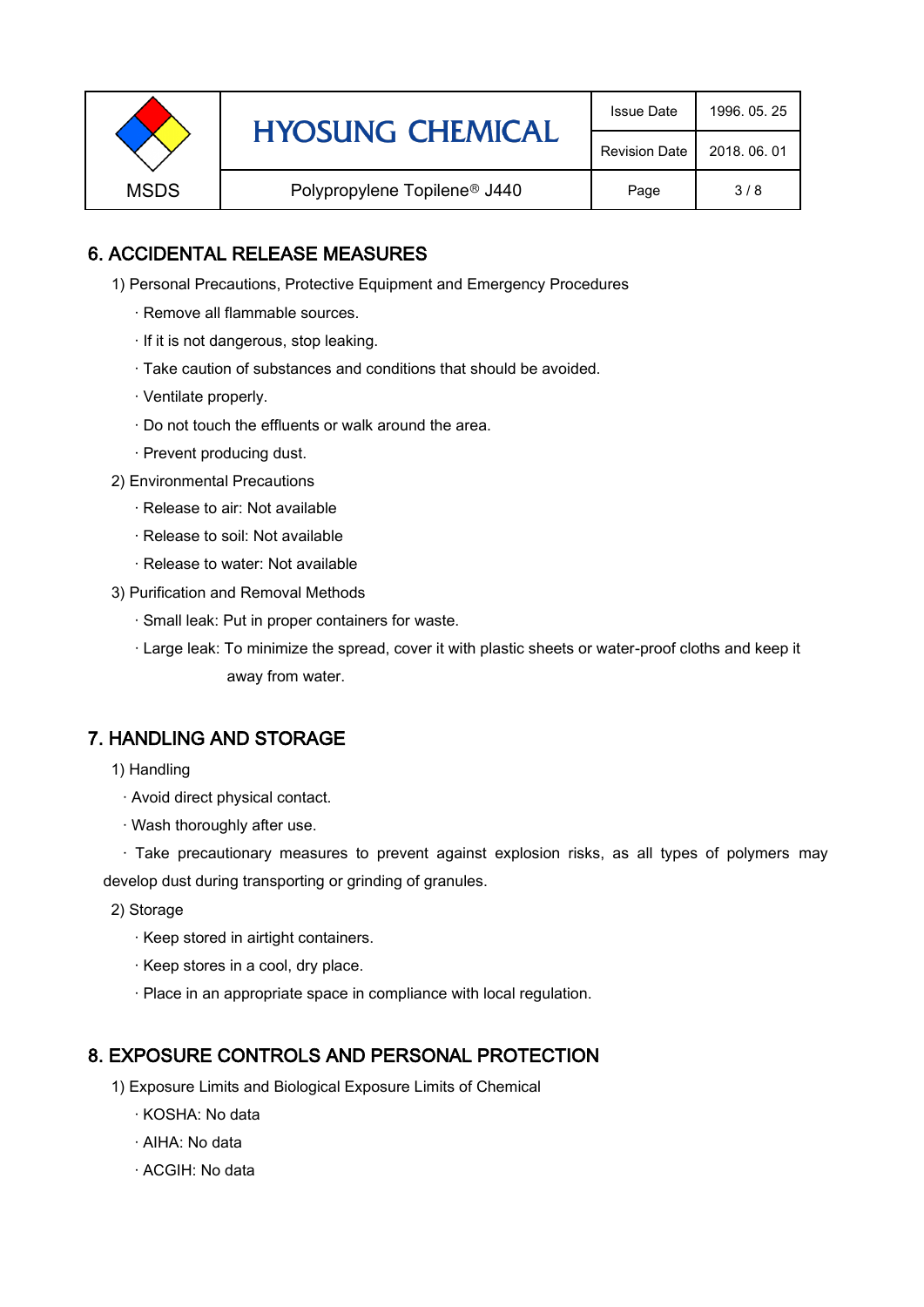|             | <b>HYOSUNG CHEMICAL</b>                  | <b>Issue Date</b>    | 1996, 05, 25 |
|-------------|------------------------------------------|----------------------|--------------|
|             |                                          | <b>Revision Date</b> | 2018, 06, 01 |
| <b>MSDS</b> | Polypropylene Topilene <sup>®</sup> J440 |                      | 4/8          |

- · OSHA: No data
- · Biological exposure limits: No data
- 2) Engineering Management
	- · Install local ventilation system.

· Ventilation equipment should be explosion-proof if explosive concentrations of dust, vapor of fume are present.

- 3) Personal Protective Equipment
	- ① Respiratory protection
		- · Use approved respirator if unable to control airborne dust, fumes, and vapor.
	- ② Eyes protection
		- · The wearing of chemical safety goggles or face shield is recommended.
		- · Install eyes washing facilities and quick drench shower near work areas.
	- ③ Hands protection
		- · The wearing of protective gloves is recommended to prevent exposure.
	- ④ Human body protection
		- · The wearing of protective clothing is recommended to prevent exposure.

#### 9. PHYSICAL AND CHEMICAL PROPERTIES

- 1) Appearance: White pellet
- 2) Odor: Odorless
- 3) Odor Threshold: No data
- 4) pH: No data
- 5) Melting / Freezing Point: 130 ~ 170 ℃
- 6) Initial Boiling Point or Boiling Point Range: No data
- 7) Flash Point: No data
- 8) Evaporation Rate: No data
- 9) Flammability (Solid, Gas) : No data
- 10) Upper / Lower Flammability or Explosive Limits: No data
- 11) Vapor Pressure: No data
- 12) Solubility: Insoluble
- 13) Vapor Density: No data
- 14) Relative Density: 0.88~0.92 kg/L (at 20℃)
- 15) N-Octane / Water Partition Coefficient: No data
- 16) Auto Ignition Temperature: 400℃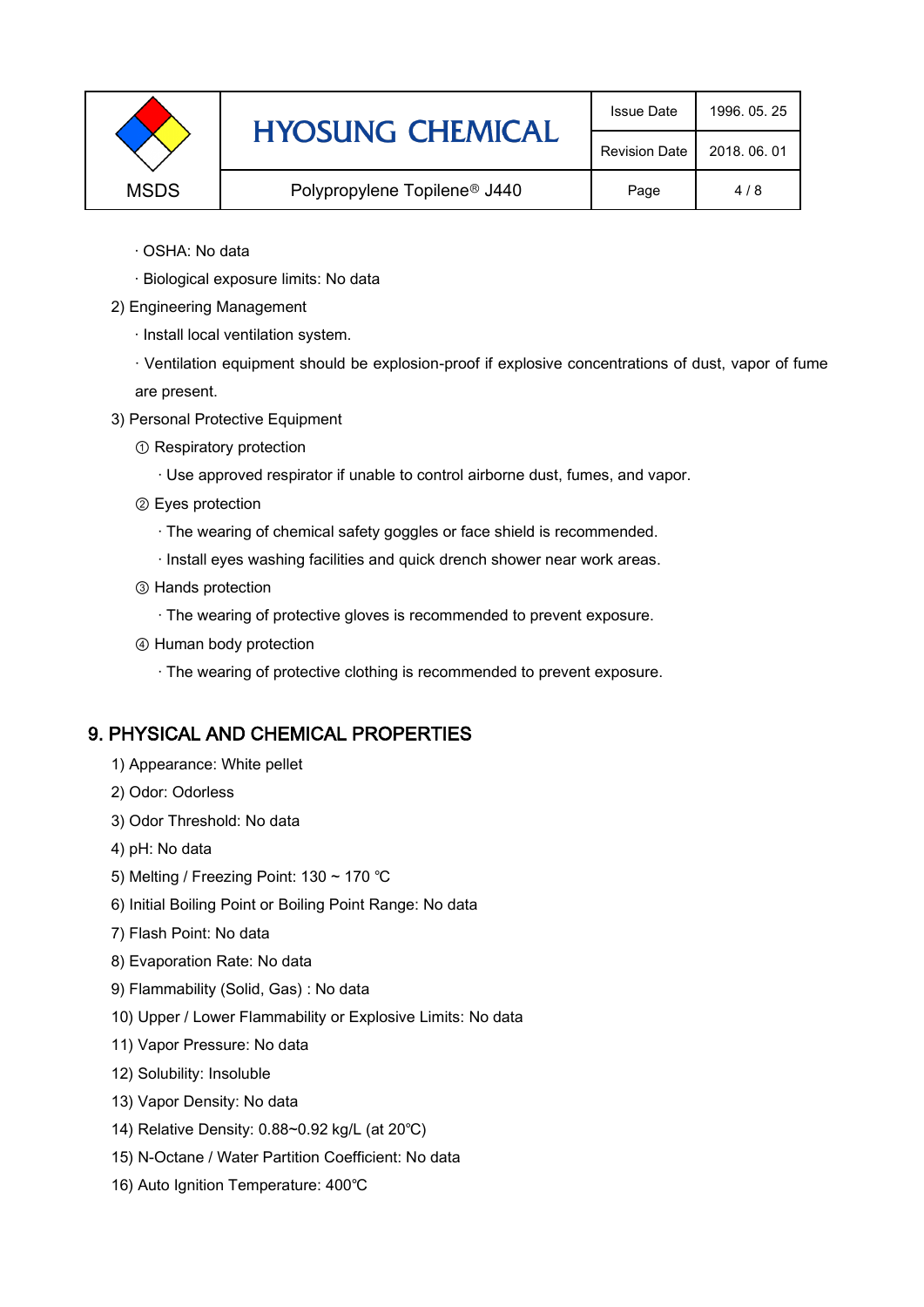|             | <b>HYOSUNG CHEMICAL</b>                  | <b>Issue Date</b>    | 1996, 05, 25 |
|-------------|------------------------------------------|----------------------|--------------|
|             |                                          | <b>Revision Date</b> | 2018, 06, 01 |
| <b>MSDS</b> | Polypropylene Topilene <sup>®</sup> J440 | Page                 | 5/8          |

- 17) Decomposition Temperature: No data
- 18) Viscosity: No data
- 19) Molecular Weight: >10,000

# 10. STABILITY AND REACTIVITY

- 1) Chemical Stability
	- · Stable under normal temperature and pressure.
- 2) Possibility of Hazardous Reaction
	- · Will not occur under normal temperature and pressure.
- 3) Condition to Avoid
	- · Avoid contact with water.
	- · Keep away from heat, sparks and flame.
	- · Avoid contact with strong oxidizing agents, strong alkaline and strong acid.
- 4) Incompatibility with Other Materials
	- · Strong oxidizing materials, Flammable substance.
- 5) Hazardous Decomposition Product

· At elevated temperatures the material will begin to decompose, producing fumes that can contain carbon monoxide, acrolein, aldehydes, and unidentified organic compounds.

## 11. TOXICOLOGICAL INFORMATION

- 1) Information on the Likely Routes of Exposure
	- · Inhalation: No data
	- · Ingestion: No data
	- · Skin contact: No data
	- · Eye contact: No data
- 2) Delayed and Immediate Effects and Chronic Effects From Short or Long Term Exposure
	- Acute toxicity
		- · Oral: No data
		- · Skin: No data
		- · Inhalation: No data
	- Skin corrosion / irritation: No data
	- Serious eye damage / eye irritation: No data
	- Respiratory sensitization: No data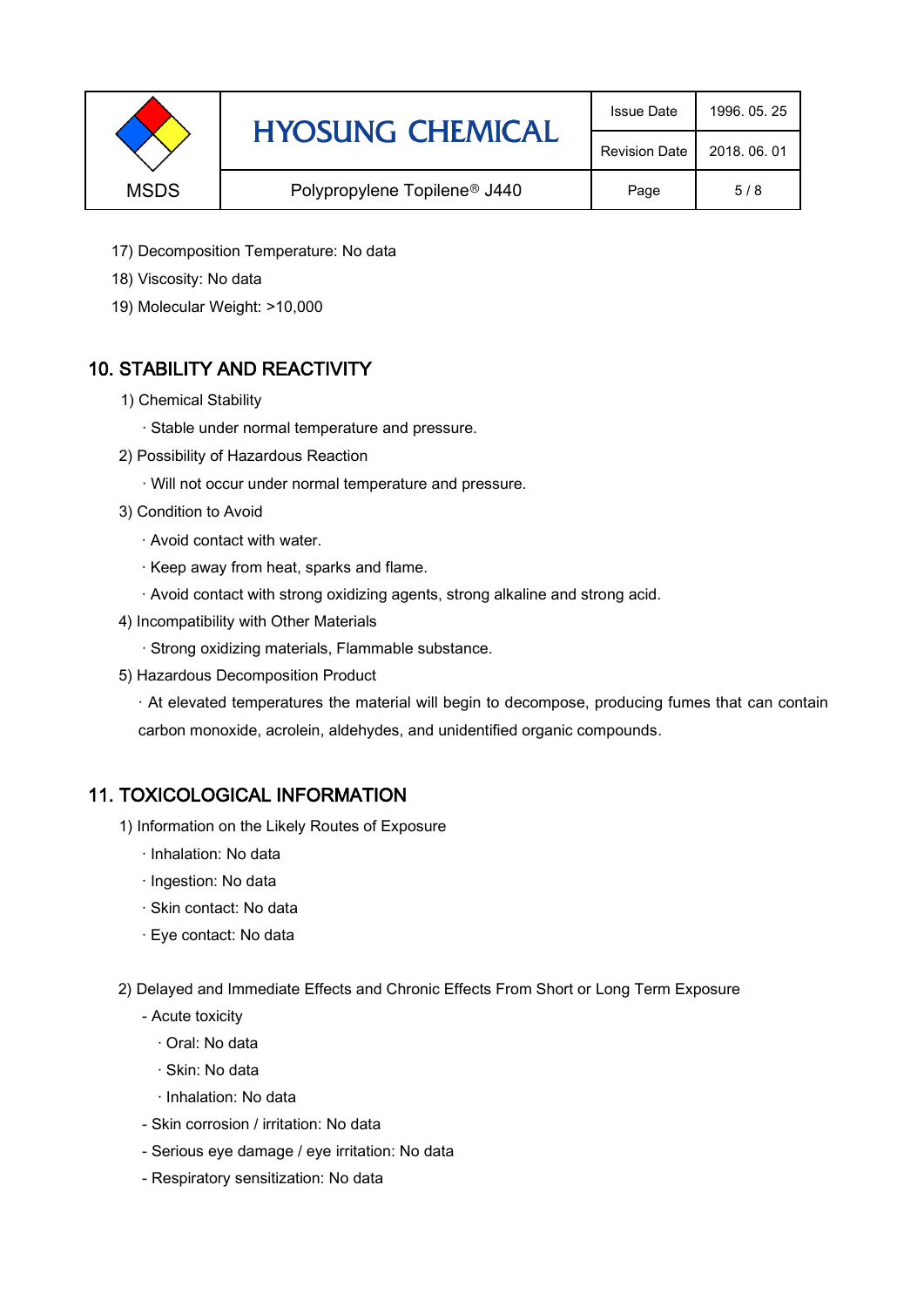|             | <b>HYOSUNG CHEMICAL</b>                  | <b>Issue Date</b>    | 1996, 05, 25 |
|-------------|------------------------------------------|----------------------|--------------|
|             |                                          | <b>Revision Date</b> | 2018, 06, 01 |
| <b>MSDS</b> | Polypropylene Topilene <sup>®</sup> J440 | Page                 | 6/8          |

- Skin sensitization: No data
- Carcinogenicity
	- · Industrial Safety & Health Law: No data
	- · IARC: No data
	- · OSHA: No data
	- · ACGIH: No data
	- · NTP: No data
	- · EU CLP: No data
- Gem cell mutagenicity: No data
- Reproductive toxicity: No data
- Specific target organ systemic toxicity (Single exposure)
- Specific target organ systemic toxicity (Repeated exposure)
- Aspiration hazard: No data

## 12. ECOLOGICAL INFORMATION

- 1) Ecotoxicity: No data
- 2) Persistence and Degradability: No data
- 3) Bioaccumulative Potential: No data
- 4) Mobility in Soil: No data
- 5) Other Adverse Effects: No data

# 13. DISPOSAL CONSIDERATIONS

- 1) Disposal Method
	- · Dispose in accordance with all applicable environmental regulations.
	- · Empty containers should be recycled or disposed of through an approved waste management facility.
- 2) Disposal Considerations
	- · For proper disposal of used material, an assessment must be completed to determine the proper and permissible waste management options under applicable rules, regulations and laws.

# 14. TRANSPORT INFORMATION

- 1) UN Number: Not regulated as a hazardous material
- 2) UN Proper Shipping Name: Not applicable
- 3) Hazard Class: Not applicable
- 4) Packing Group: Not applicable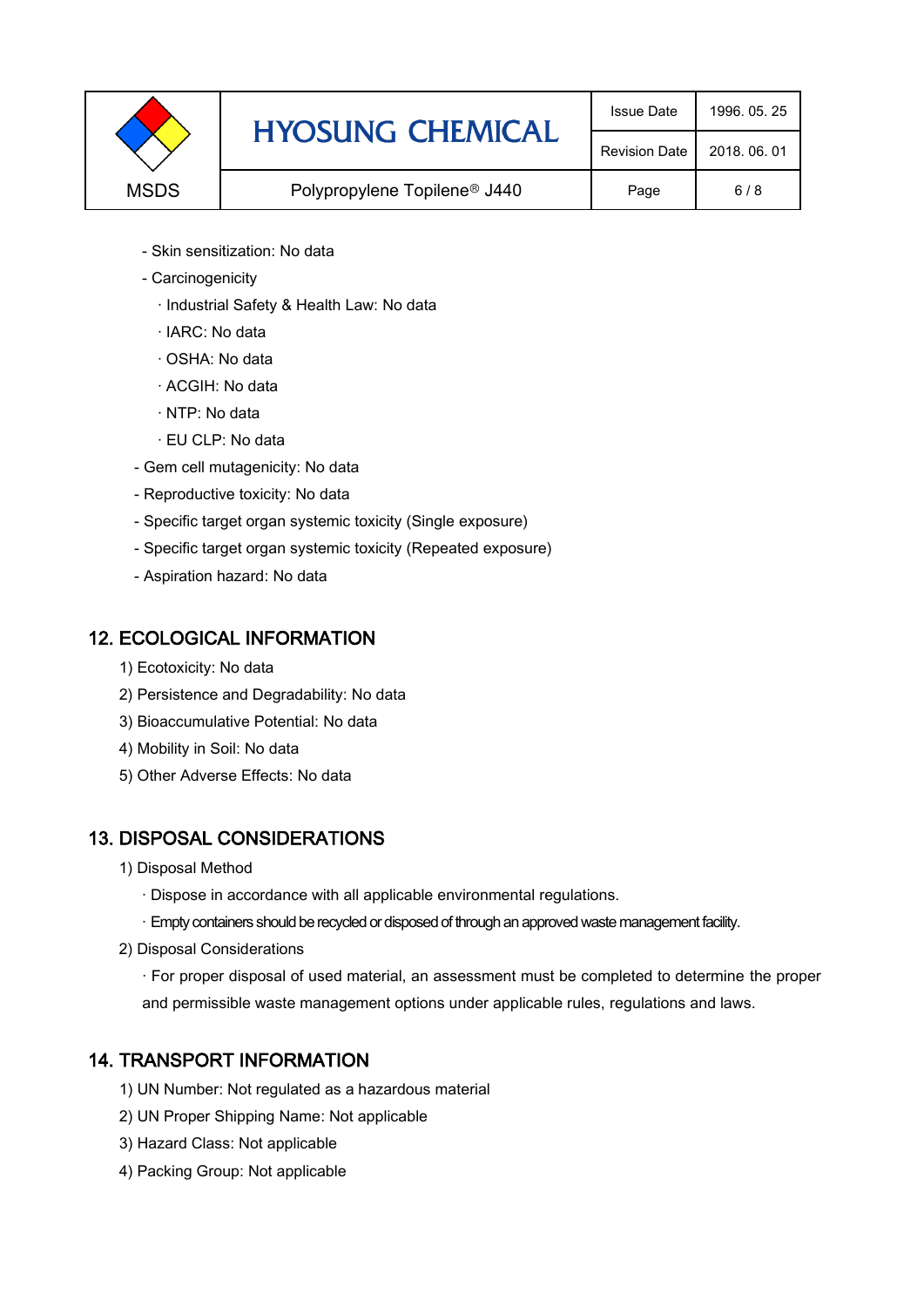|             | <b>HYOSUNG CHEMICAL</b>                  | <b>Issue Date</b>    | 1996, 05, 25 |
|-------------|------------------------------------------|----------------------|--------------|
|             |                                          | <b>Revision Date</b> | 2018, 06, 01 |
| <b>MSDS</b> | Polypropylene Topilene <sup>®</sup> J440 |                      | 7/8          |
|             |                                          |                      |              |

- 5) Marine Pollutant: Not applicable
- 6) DOT Number: Not regulated as a hazardous material
- 7) IATA Number: Not regulated as a hazardous material
- 8) IMDG Code: Not regulated as a hazardous material
- 9) Further information: Not a hazardous material under DOT, IATA and IMDG
- 10) Special Precautions for User
	- · Emergency management type of fire: Not applicable
	- · Emergency management type of leak: Not applicable

# 15. REGULATORY INFORMATION

- 1) Industrial Safety and Health Law (KOREA): Not applicable
- 2) Toxic Chemical Substance Subject to Management Act (KOREA): Not applicable
- 3) Hazardous Material Safety Act (KOREA): Not applicable
- 4) Other Local or International Regulation
	- Persistent Organic Pollutant Management Law (KOREA): Not applicable
	- EU Classification
		- · Classification: Not applicable
		- · Risk Phrases: Not applicable
		- · Safety Phrases: Not applicable
	- US Regulations
		- · OSHA: Not applicable
		- · CERCLA: Not applicable
		- · EPCRA 302: Not applicable
		- · EPCRA 304: Not applicable
		- · EPCRA 301: Not applicable
	- Rotterdam Convention material: Not applicable
	- Stockholm Convention material: Not applicable
	- Montreal Protocol on Substance: Not applicable

# 16. OTHER INFORMATION

- 1) Reference
	- · KOSHA: Material Safety Data Sheet